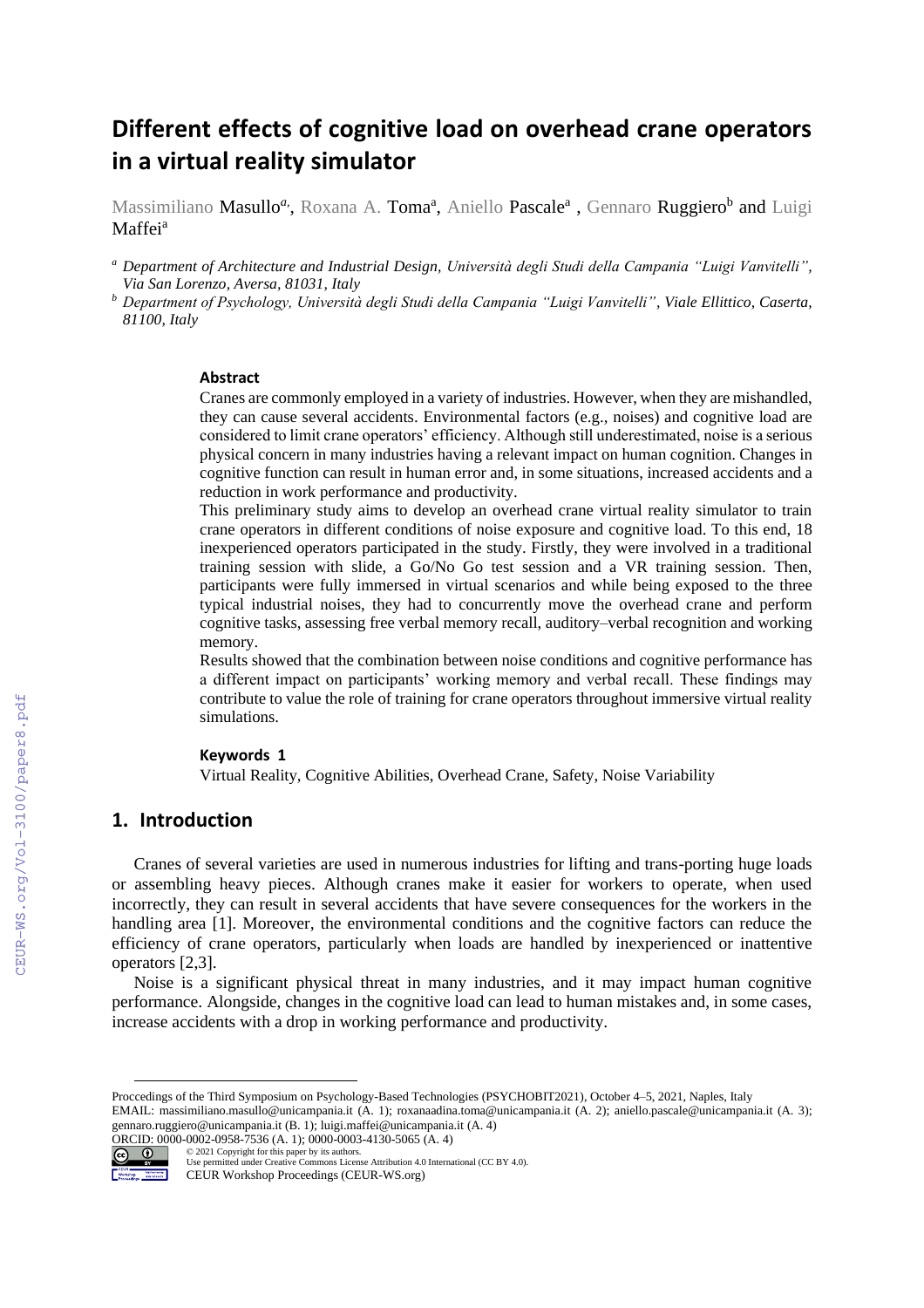Zeydabadi et al. [4] investigated the effect of exposure to noise on some aspects of cognitive function of two groups of workers in the metal sector. A group was exposed to noise levels higher than 85 dB (A), whereas another group was exposed to noise levels lower than 80 dB (A). All participants had to complete the visual attention test and the Wechsler memory test before and after the work shift. Overall, the results showed a reduction of the cognitive abilities in the first group. Moreover, Golmohammadi et al. [5] explored the effects of noise on cognitive performance at medium levels (ranged from 60 to 80 dB (A)). The N-back and the Go/No-Go inhibition tests were used to examine cognitive performance during noise exposure. The results revealed a lower performance on the N-back test in the industrial noise condition.

Throughout the last decades, governments have made it a priority to develop and train workers' abilities. Nevertheless, despite being involved in training programs regularly, workers commonly complain about training programs that are insufficient or not tailored to their needs. Virtual reality can meet these objectives by allowing users to enhance their skills in dangerous situations [6-9] and researchers to investigate potential hazardous situations.

In the literature, it is possible to find other VR crane simulators such as the EOT crane simulator made by Dhalmahapatra et al. [9,10] or the quay crane simulator "Chamaleon" made by Fadda et al. [11]. Both consisted of different training scenarios and aimed to evaluate the operator's job performance. For example, the Chamaleon simulated different environmental conditions (e.g., weather, lighting) in which the audio system played sound effects caused by vibrations, collisions, and wind, while early signs of fatigue (ECG, EMG, pupil size) were monitored. In addition, simulations of crane operation were performed during serious games encouraging trainees to acquire operational skills that will hopefully translate safely into productivity in real workplaces [12,13].

The main purpose of this preliminary study is to set up a training protocol in order to see if different forms of industrial noises can affect overhead crane users' cognitive abilities during crane manoeuvres. The Virtual Reality Overhead Crane Simulator was developed and used to investigate the effects of noise on crane operators' manoeuvre errors [14] and their physiological responses [15]. Since inexperienced operators mainly cause accidents, here we recruited non-expert participants who had to move the overhead crane and to concurrently perform cognitive tasks assessing free verbal memory recall, auditory–verbal recognition and working memory while being exposed to different audio scenarios (low, high, and modulated frequency noise at 80  $dB(A)$ ; and at 51  $dB(A)$ , as control). The choice to investigate these cognitive components in this preliminary study lies in the fact that overhead crane operators are subjected to work situations in which the memorization and recall of verbal instructions, semantic long-term memory, and the combination of executive functions and visuospatial short-term memory are particularly stressed. In line with previous evidence [16], our main expectations concern a negative impact of the noise patterns on working memory processes.

#### **2. Methodology**

# **2.1. Participants**

The study involved a sample of 18 (7 women) inexperienced operators (age y.o.,  $M = 29$ ;  $SD = 4.4$ ; range = 22-38) who attended the experiment voluntarily. Participants were master and PhD students of the Department of Architecture and Industrial Design of the Università degli Studi della Campania "Luigi Vanvitelli". No age differences between groups emerged ( $p > 0.05$ ). All of them self-reported that they had never had hearing problems during their life. Before taking part in the study, all participants signed a consensus form about the test. The study complies with the ethical principles of the Helsinki Declaration (2013) and the local ethics committee.

# **2.2. Virtual Reality Overhead Crane Simulator**

The virtual environment depicts a 580  $m<sup>2</sup>$  industrial area with storage units and a single-girder overhead crane. The space is separated into three zones: (1) a loading zone where the operator can hook the load, (2) a transit zone where the load must be securely handled while avoiding the central obstacle with a variable position, and (3) a target zone where the operator must deposit the load.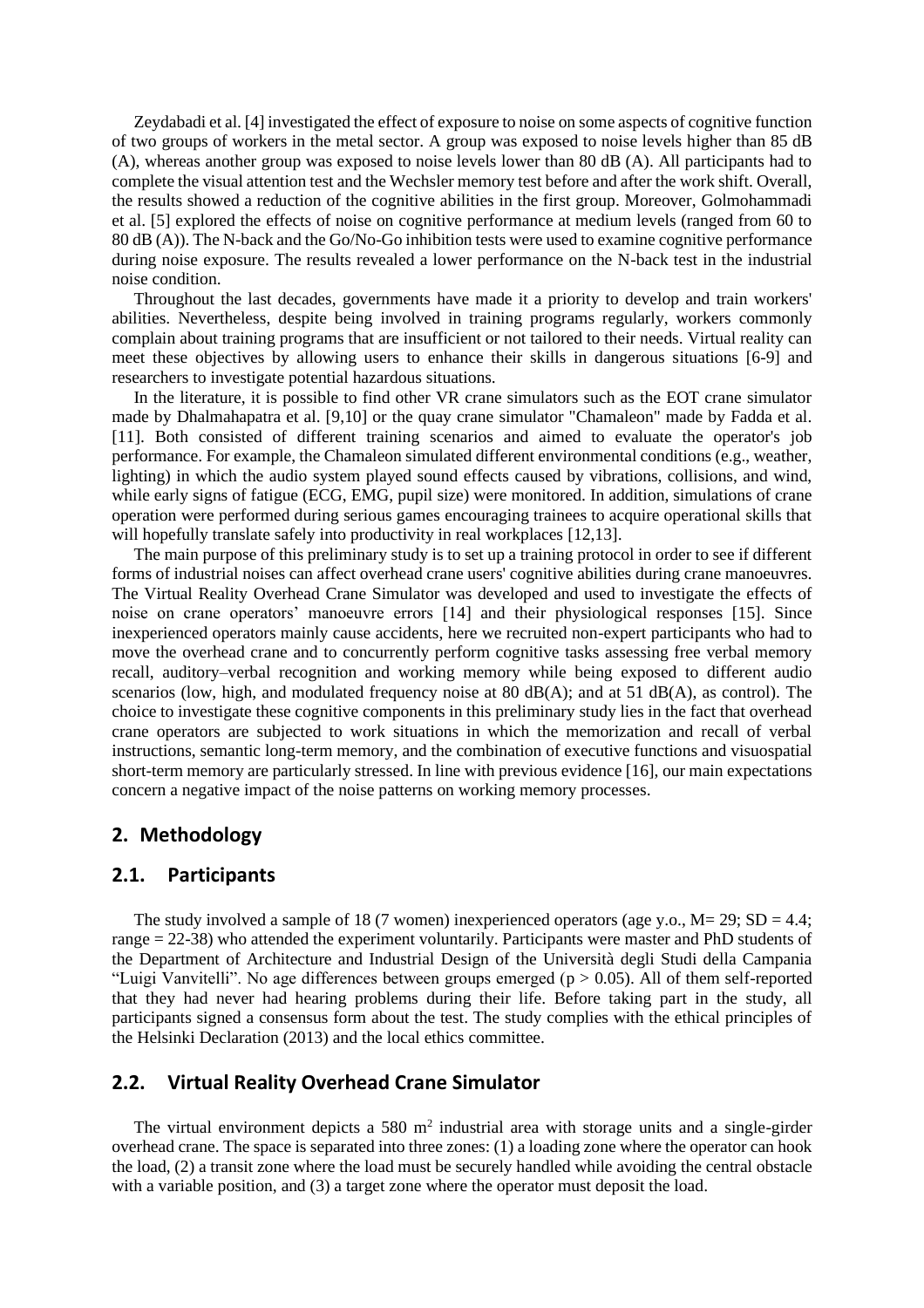The crane's area of action is half the size of the building. It can realistically imitate the movement of the beam down the tracks, the trolley's transversal movement, and the up and down movement of the hook.

ArchiCAD was used to create the 3D model and 3D Studio Max to develop and optimize the crane and other objects, while the visual aspects of the virtual environment (surface materials and lighting) have been implemented and optimized in UE4 (see Fig. 1).

The Oculus Rift S was chosen as virtual reality exploration system. The associated controllers were employed for the crane's three movements, allowing the operator to tune the speed.



**Figure 1**: The Virtual Reality Overhead Crane Simulator. The 3D model without materials (left). The 3D model with physically based rendering materials (right).

Three different industrial noises were employed as background noises: a low-frequency noise (LF), a high-frequency noise (HF) and a modulated noise (MOD) defined at 80 dB(A)  $(\pm 1$  dB). An additional soundtrack with minimal background noise set to 51 dB(A) was used as a control (CTRL) condition. The audio of the beam, trolley and hook were added and coordinated with the crane motions to increase the realism of the virtual settings. These characteristics were set with the help of a professional crane operator.

# **2.3. Cognitive Tasks**

The Rey Test, the Verbal Fluency Test, and the Backward Counting Test [17] were chosen as dual tasks for this study and implemented in the Virtual Reality Overhead Crane Simulator.

The Rey Test (REY) assesses the capacity to recognize correct and false items stored in short-term verbal memory. Participants were asked to recall as many words as they could from a list of 15 words. A total of ten lists were used in this experiment. The sum of the right answers was calculated as the total score.

The Verbal Fluency test (VF) assesses the long-term lexical-semantic store's expansion and recall. Furthermore, the test engages executive functions because the subject must self-generate the list without any external cues following the run-in. Participants were instructed to name as many words as they could with a target letter. Ten letters (S, C, A, P, I, M, D, T, B, F) were chosen for the experiment. The sum of right words was calculated as the total score.

The Backward Counting test (BC) assesses executive functions and visuo-spatial working memory resources. Participants were asked to count down by seven from a target number. For the experiment, ten target numbers were chosen (90, 83, 76, 68, 96, 81, 72, 64, 93, 84). The number of correctly generated numbers was calculated as the total score.

### **2.4. Procedure**

The test session started with traditional training with slides. The training topic was chosen based on workplace health and safety laws. The class, which lasted about 10 minutes, covered many types of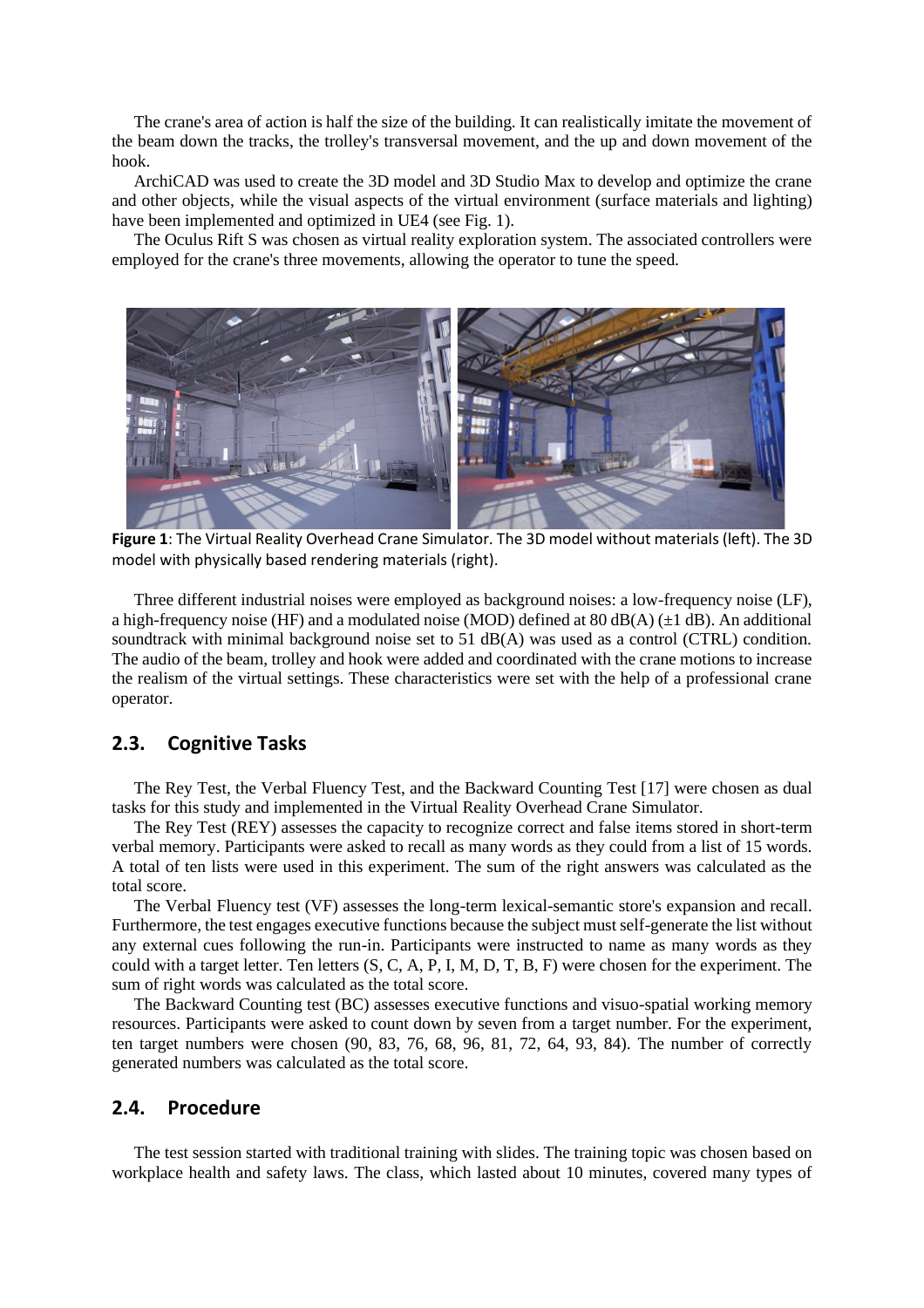cranes as well as the primary risks in-volved with crane use and how to utilize them correctly. Furthermore, guidance and warnings were offered, as well as the banned manoeuvres.

This first training section was followed by a Go/No Go test session (lasting about 5 minutes) only to examine inhibitory control and sensitive interference. All subjects successfully overcome this phase. Then, the subject was asked to wear the head-mounted display and the headphones Sennheiser HD 280 Pro used to playback the soundtracks.

After that, a second training session in virtual reality was carried out. The subject was given the possibility of learning how to use the virtual reality overhead crane simulator and practicing with the examples trials of cognitive tasks before beginning the experiment. The subjects could repeat the training in virtual reality as many times as they wanted. For the cognitive tasks, non-target items (words, letters, and numbers) were utilized during the training session.

Next, the subject was asked to carry out the manoeuvre test (see Fig. 2) of the overhead crane moving the load from the loading zone of the virtual industrial building to the target zone while also performing the three cognitive tasks in the four background noise scenarios (LF, HF, MOD and CTRL).

In the Rey Test, the list of 15 words was visually given for 42 seconds. Then the subject was asked to recall as many words as possible (30 seconds).

In the Verbal Fluency and Backward Counting tests, the subject was asked to list as many items as possible (30 seconds) after a cue was graphically presented (a target letter or a number, respectively).

Moreover, the main physiological parameters and manoeuvre errors recorded for the whole time of the experiment were also monitored. The four background noises (included the control condition) and the cognitive tasks were presented to the subjects in a Latin Square Balanced Sequences. A total of 12 protocols were administered to the subjects. The experiment lasted about one hour on average.



**Figure 2**: Test Session involving a preliminary group of 18 unskilled operators.

#### **3. Data analysis and results**

Data were entered in separate ANOVAs with Noise conditions (CTRL, LF, HF and MOD) as a fourlevel within variable on the scores of the Verbal Fluency, Rey List and Backward counting. The Newman-Keuls test was used to analyze post-hoc effects (at least  $p < 0.05$ ). The magnitude of the significant effects was indicated by partial eta squared  $(\eta_p^2)$ .

 As regards Backward Counting (see Fig. 3), the LF (M=3.94, SD=2.55) and MOD (M=4.06, SD=2.36) noise conditions were less accurate than the CTRL (M=6.06, SD=2.23) and HF (M=6.11, SD=3.18) conditions (at least  $p < 0.05$ ): (F (3,51) = 5.092,  $p < 0.01$ ,  $\eta_p^2 = 0.23$ ).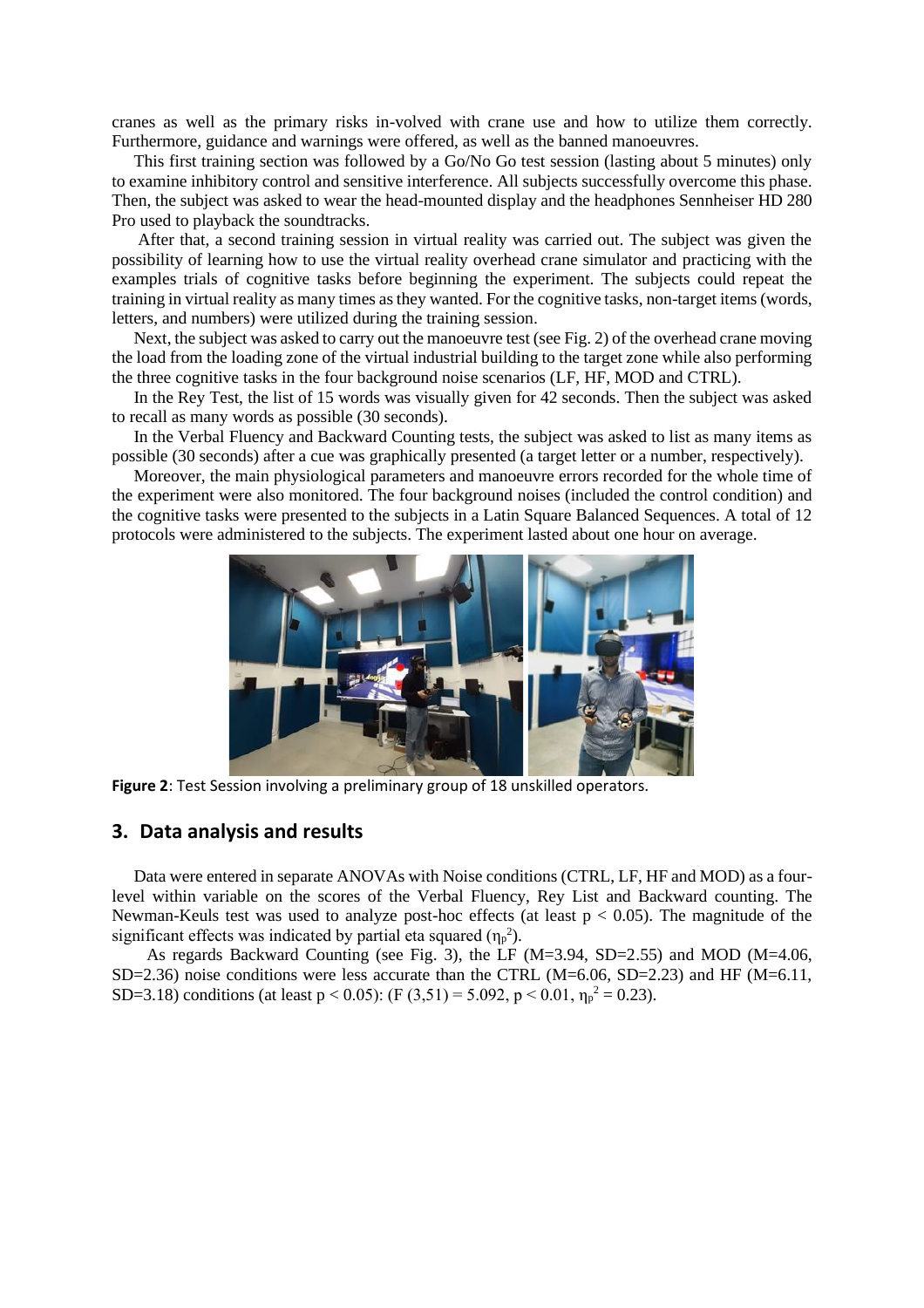

**Figure 3**: The graph illustrates the mean of correctly generated numbers at the Backward Counting test as a function of the audio scenarios (control: CTRL; low frequency: LF; high frequency: HF; Modulated: MOD). Error bars represent the standard deviation.

With regards Verbal Fluency, the MOD (M=8.63, SD=1.36) noise condition showed a better performance than the CTRL (M=6.72, SD=2.14) and LF (M=7.0, SD=2.95) conditions (at least  $p<$ 0.05): F (3,51) =3.335, p < 0.05,  $\eta_p^2 = 0.16$ . No differences appeared with Rey list scores (p > 0.05).

### **4. Conclusions**

This study aimed to investigate if and how noise patterns could alter basic cognitive abilities while overhead crane operations were performed. Besides, this study allowed us to develop and improve a Virtual Reality Overhead Crane Simulator training protocol ad hoc for inexperienced users by investigating some critical aspects of handling heavy loads in industrial environments.

The results showed that low frequency (LF) and modulated (MOD) noise conditions negatively impacted the Backward Counting. This means that the noise conditions can undermine basic visuospatial working memory and executive functions [18]. As for the verbal fluency, the ability to freely recall long-term lexical-semantic information was penalized by the MOD as compared to the LF and CTRL noise conditions. Although unexpected, this pattern of results is in line with evidence reporting that noise conditions characterized by regularity may in some cases improve the free recall of semantic items, especially when subjected to short-term exposures [19,20]. Finally, as for the Rey list, the absence of effects would suggest that participants were able to recognize correct and false items in short-term verbal memory, and that this ability was not altered by the different noise patterns in the present manipulation.

In conclusion, we found that the training protocol employing the Virtual Reality Overhead Crane Simulator could represent a valuable candidate for simulating part of the cognitive load required while performing crane operations under different kinds of noises. Specifically, our findings showed that the executive functions of inexperienced users resulted particularly impaired. However, the present study has some limitations. When operators performed cognitive tasks and maneuvered the overhead crane, they frequently interrupted load handling, discrediting that task, and concentrating only on the cognitive task. Besides, a more comprehensive cognitive assessment should be made. For these reasons and for the small sample size of participants involved the results have to be considered preliminary. Future studies should deepen the effectiveness of virtual reality-based training in multisensory industrial contexts and extend this protocol to samples with different experience levels.

## **5. Acknowledgements**

This study has been developed as part of a scholarship funded in the framework of the National Operational Program ESF-ESFR Research and Innovation (PON RI 2014-2020), Action I.1 related to Innovative Industrial Ph.D. (Project Code-CUP- B25D18000010006).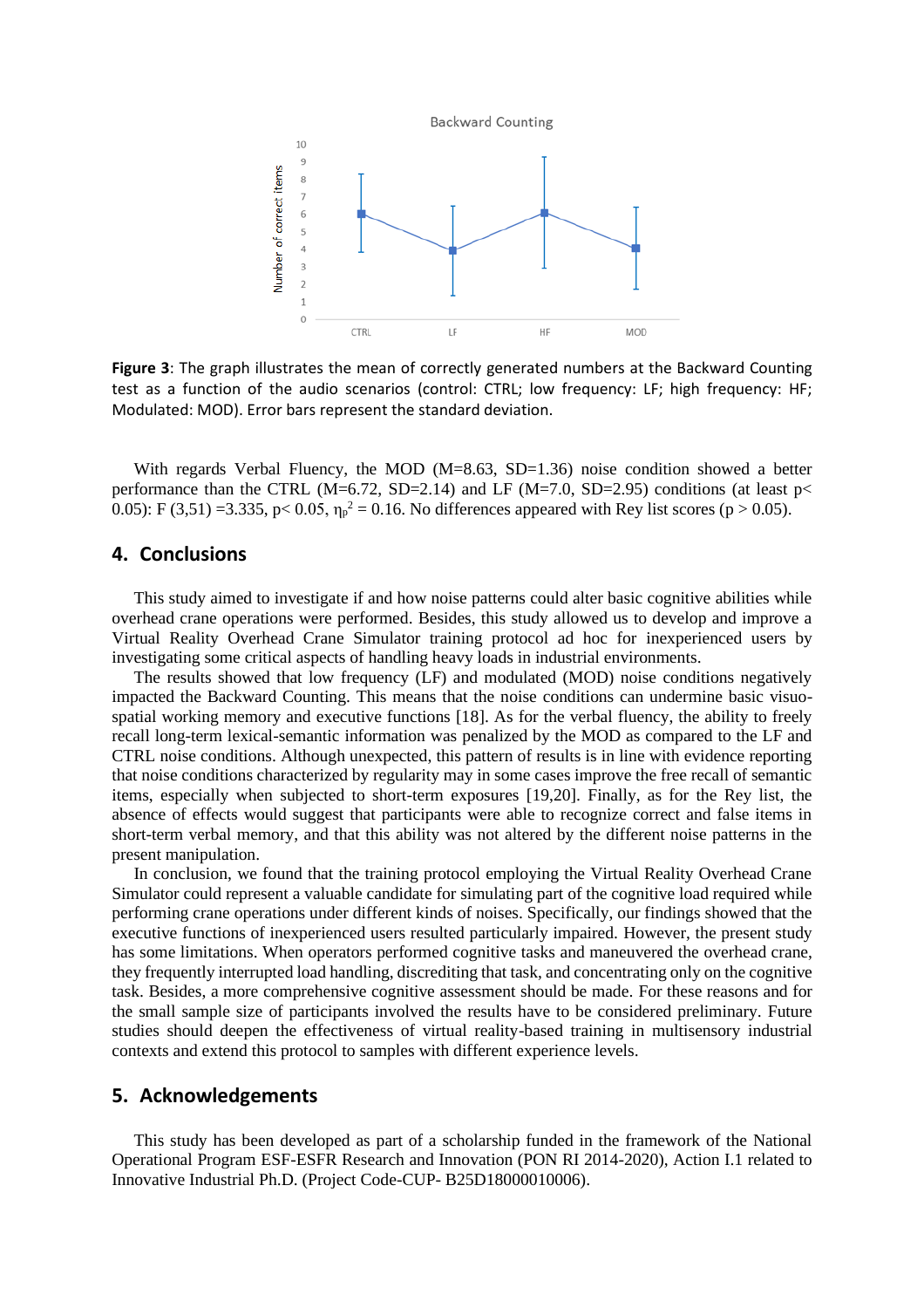## **6. References**

- [1] M.F. Milazzo, G. Ancione, V. Spasojevic Brkic, D. Vališ, Investigation of crane operation safety by analyzing main accident causes in: Walls, Revie &Bedford (Eds) Risk, Reliability and Safety: Innovating Theory and Practice, Taylor & Francis Group, London, 2017, pp. 74-80.
- [2] Small Entity Compliance Guide for the Final Rule for Cranes and Derricks in Construction, OSHA U.S. Department of Labor Occupational Safety and Health Administration, 2014.
- [3] V.W.Y. Tam, I.W.H. Fung, Tower crane safety in the construction industry: A Hong Kong study. Safety Science 49 (2011) 208–215.doi doi.org/10.1016/j.ssci.2010.08.001
- [4] A. Zeydabadi, J. Askari, M. Vakili, S.J Mirmohammadi, M. A Ghovveh, A.H. Mehrparvar, The effect of industrial noise exposure on attention, reaction time, and memory. International Archives of Occupational and Environmental Health 92 (2019) 111–116. doi 10.1007/s00420-018-1361-0
- [5] R. Golmohammadi, E. Darvishi, J. Faradmal, J. Poorolajal, M. Aliabadi, Attention and short-term memory during occupational noise exposure considering task difficult. Applied Acoustics 158 (2020) pp. doi
- [6] Q. T. Le, P. Akeem, C. S. Park, A Social Virtual Reality Based Construction Safety Education System for Experiential Learning. Journal of Intelligent & Robotic Systems 79 (2015) 487–500. doi 10.1007/s10846-014-0112-z
- [7] R. Sacks, P. Amotz, B. Ronen, Construction safety training using immersive virtual re-ality." Construction Management and Economics, 31 (2013) 1005–1017. doi 10.1080/01446193.2013.828844
- [8] E. Wyk, R. de Villiers, Virtual Reality Training Applications for the Mining Industry. In AFRIGRAPH '09, Proceedings of the 6th International Conference on Computer Graphics, Virtual Reality, Visualisation and Interaction in Africa (2009). doi 10.1145/1503454.1503465
- [9] K. Dhalmahapatra, O. Pradhan, S. Das, K. Singh, J. Maiti, Prioritization of human errors in EOT crane operations and its visualization using virtual simulation, in Proceedings of 4<sup>th</sup> International Conference on Recent Advances in Information Technology, IEEE, Dhandad, India, 2018. doi 10.1109/RAIT.2018.8388990
- [10] K. Dhalmahapatra, J. Maiti, O. B. Krishna, Assessment of virtual reality-based safety training simulator for electric overhead crane operations, Safety Science 139 (2021). doi10.1016/j.ssci.2021.105241
- [11] P. Fadda et al., Multidisciplinary study of biological parameters and fatigue evolution in quay crane operators, Procedia Manufacturing 3 (2015) 3301-3308. doi 10.1016/j.promfg.2015.07.410.
- [12] A. K. George, M. L. McLain, K. Bijlani, R. Jayakrishnan, R. R. Bhavani. A Novel Approach for Training Crane Operators: Serious Game on Crane Simulator, in IEEE Eighth International Conference on Technology for Education (T4E), Mumbai, India, 2-4 December 2016. Doi 10.1109/T4E.2016.030
- [13] Y. Cai, S. L. Goei, W. Trooster, (Eds.). Simulation and serious games for education. Springer, Singapore, 2017. Doi 10.1007/978-981-10-0861-0
- [14] M. Masullo, R.A. Toma, A. Pascale, G. Ruggiero, L. Maffei, Effects of noise on overhead crane operators' performances under mental fatigue, in a virtual reality crane simulator, in Proceedings of 2020 International Congress on Noise Control Engineering, Seoul, Corea del Sud, 23-26 August 2020.
- [15] M. Masullo, R.A. Toma, A. Pascale, G. Ruggiero, L. Maffei, Research methodology used to investigate the effects of noise on overhead crane operator's performances, in D. Sumpor et al. (eds.), Proceedings of the 8th International Ergonomics Conference, Advances in Intelligent Systems and Computing 1313, Zagreb, Croatia, 2-5 December 2020. doi 10.1007/978-3-030- 66937-9\_25
- [16] M. Masullo, G. Ruggiero, D. Alvarez Fernandez, T. Iachini, L. Maffei, Effects of urban noise variability on cognitive abilities in indoor spaces: Gender differences. Noise & Vibration Worldwide (2021). doi 10.1177/09574565211030703
- [17] C. Barletta-Rodolfi, F. Gasparini, E. Ghidoni, Kit del neuropsicologo italiano., Dynamicon, Milano (2011).